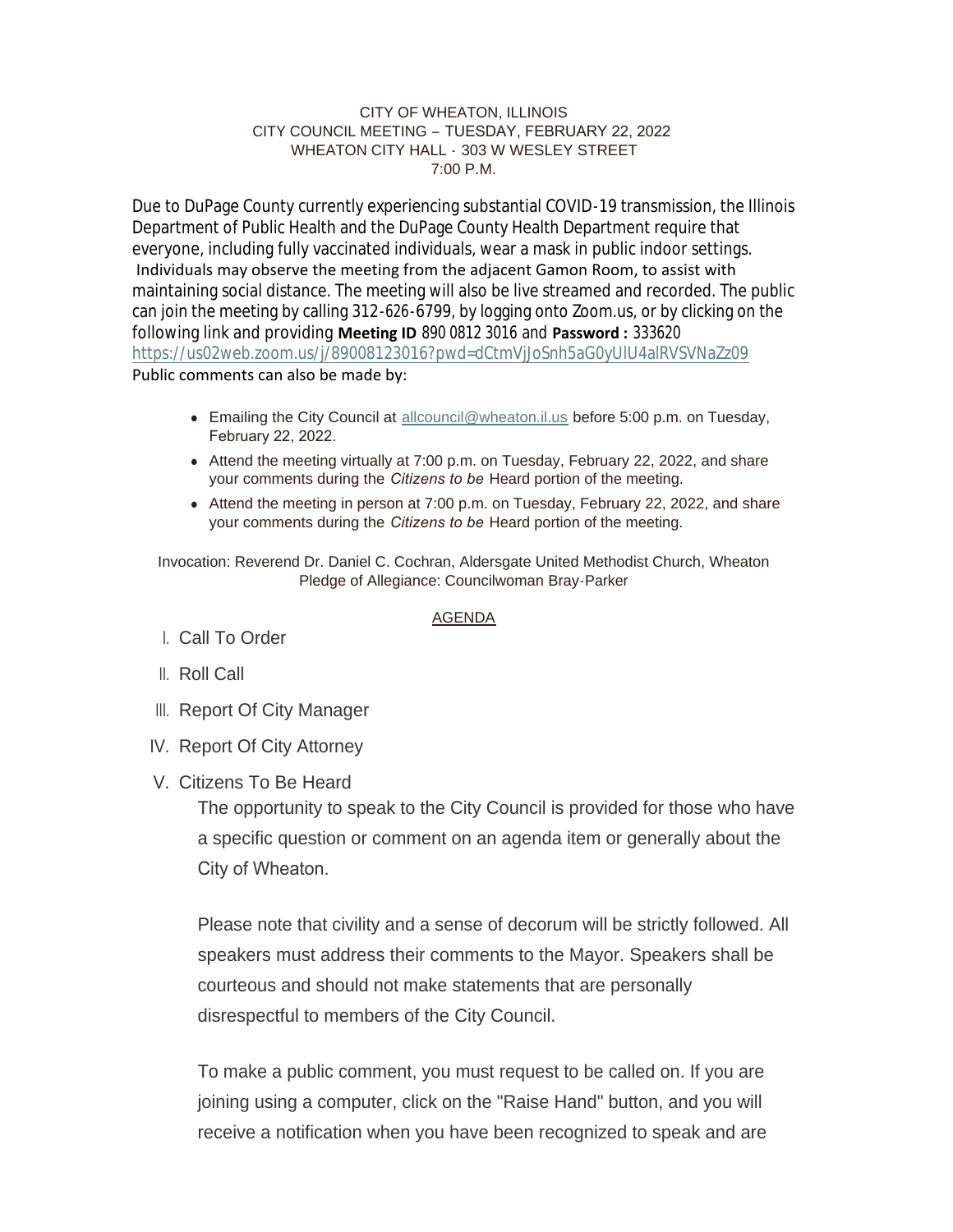unmuted. If you are joining using a phone, "Raise your hand" by pressing \*9. You will receive a notification when you have been unmuted and are able to speak. Please ensure you are in a quiet place with no background noise.

When called upon, please announce your name and address before commenting. All public comments are limited to five (5) minutes, and each citizen will be permitted to speak only once.

Members of the public were also given the opportunity to provide comments prior to this meeting to be read by the City Clerk. We will begin with a reading of the previously submitted public comments for this meeting.

- VI. Consent Agenda
	- A. Approval Of Minutes
		- 02 07 22 Draft Minutes 1.

Documents:

# [02 07 22 DRAFT MINUTES.PDF](https://www.wheaton.il.us/AgendaCenter/ViewFile/Item/8492?fileID=10932)

- B. Consent Unfinished Business
- C. Consent New Business
	- 1. Consent Agenda New Business #1

Documents:

[CANB01 - AN ORDINANCE AMENDING WHEATON LIQUOR CONTROL](https://www.wheaton.il.us/AgendaCenter/ViewFile/Item/8495?fileID=10933)  CHAPTER 6 LUS 302 7-11.PDF

2. Consent Agenda New Business #2

Documents:

[CANB02 - REQUEST FOR BOND WAIVER - RAFFLE LICENSE -](https://www.wheaton.il.us/AgendaCenter/ViewFile/Item/8496?fileID=10934) LINCOLN ELEMENTARY.PDF

- VII. Regular Agenda
	- A. Regular Unfinished Business
	- **B. Regular New Business** 
		- 1. Regular Agenda New Business #1